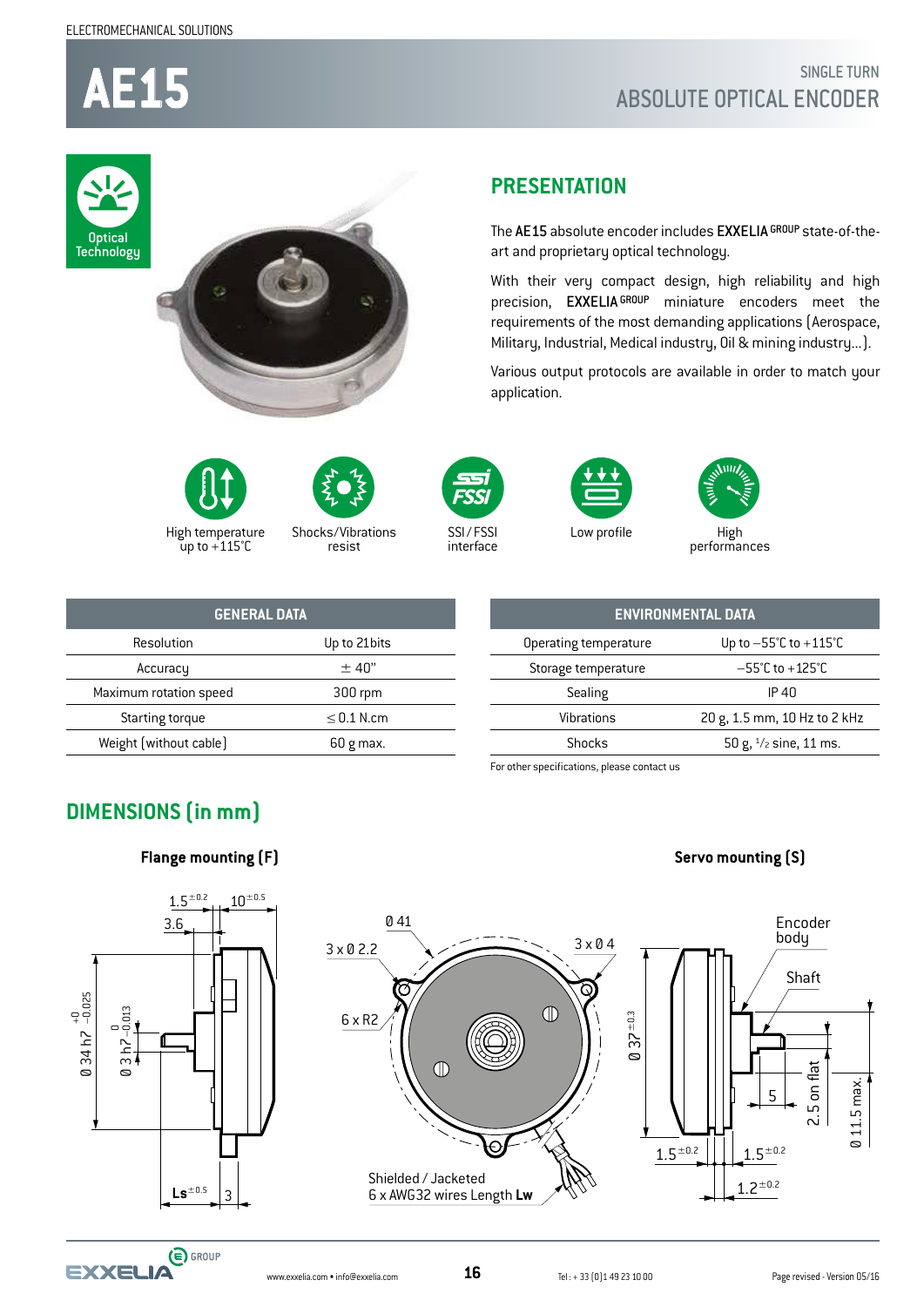## SINGLE TURN<br>ABSOLUTE OPTICAL ENCODER SINGLE TURN

| <b>STANDARD ELECTRICAL DATA</b> |                            |  |  |  |
|---------------------------------|----------------------------|--|--|--|
| Power supply                    | +5 $V_{\text{nr}} \pm 5\%$ |  |  |  |
| Maximum consumed current        | $130 \text{ mA}$           |  |  |  |
| Output signals                  | RS422/485                  |  |  |  |
| Maximum operating frequency     | 2 MHz (SSI) / 4 MHz (FSSI) |  |  |  |

For other specifications, please contact us

### **ELECTRICAL INTERFACE**





| <b>HOW TO ORDER</b> |           |                  |                  |                      |                        |                         |                         |                    |
|---------------------|-----------|------------------|------------------|----------------------|------------------------|-------------------------|-------------------------|--------------------|
|                     | Mounting  | Resolution       | Protocol 1       | Temperature<br>range | Mechanical<br>coupling | Wire length<br>Lw       | Shaft length<br>[Ls]    | RoHS<br>compliance |
| <b>AE15</b>         | $\bullet$ | $\bullet\bullet$ | $\bullet\bullet$ | $\bullet\bullet$     | $\bullet\bullet$       | $\bullet\bullet\bullet$ | $\bullet\bullet\bullet$ | $\bullet$          |
|                     |           | 13               | S1               | ST                   | 01                     | 250                     | 115                     | W                  |
|                     |           | 21               | FS               | MT                   | 02                     | TBD                     | TBD                     | N                  |
|                     |           |                  |                  | НT                   | XX                     |                         |                         |                    |

| $F:$ Flange | 13 to 16 bits<br>Standard                         | $S1:$ SSI       |                                                                                              | <b>ST:</b> Standard temp.<br>$-40^{\circ}$ C to +85 $^{\circ}$ C<br>MT: Medium temp. | 01:<br>Without coupling<br>02:           | 250:<br>250 mm<br>Standard               | 115:<br>$11.5 \text{ mm}$<br>Standard | W:<br>RoHS compliant |
|-------------|---------------------------------------------------|-----------------|----------------------------------------------------------------------------------------------|--------------------------------------------------------------------------------------|------------------------------------------|------------------------------------------|---------------------------------------|----------------------|
| S: Servo    | FS: FSSI<br>Standard<br>17 to 21 bits<br>Specific | SSI2 compatible | $-45^{\circ}$ C to $+105^{\circ}$ C<br>HT: High Temp.<br>$-55^{\circ}$ C to $+115^{\circ}$ C | Standard coupling 1<br>XX:<br>Custom coupling 2                                      | TBD:<br>To Be Defined<br>by the customer | TBD:<br>To Be Defined<br>by the customer | N:<br>Non compliant                   |                      |

1: Please refer to «Encoder Handbook» available on EXXELIA GROUP website.

2: For further information, please contact us.

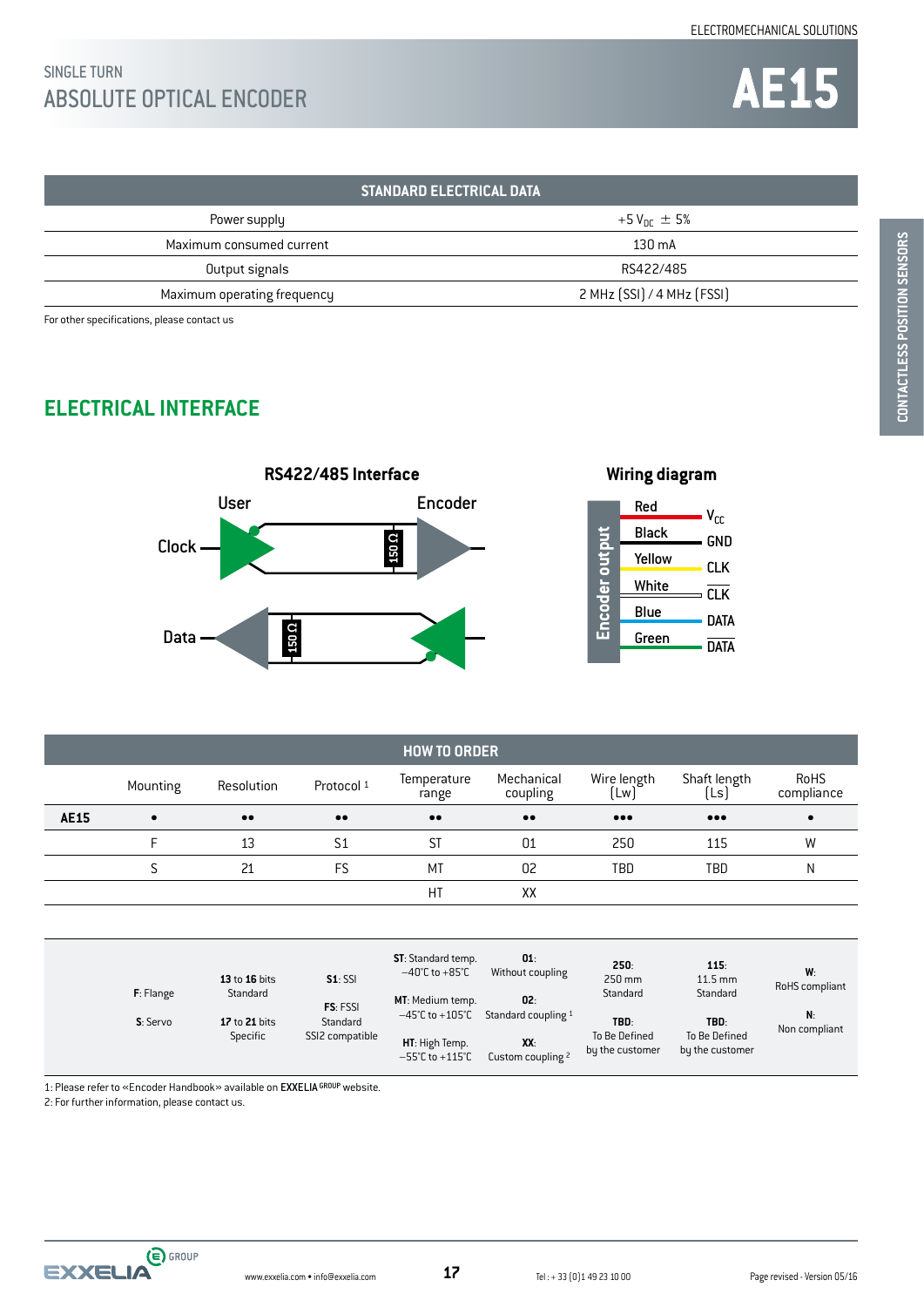# **Contactless Position Sensors general information**

### **1. INTRODUCING EXXELIA GROUP ENCODERS**

Encoders are sensors that generate digital signals in response to movement. Encoders come with two outlines: rotary and linear. Both types sense mechanical motion and translate the information (velocity, position, acceleration) into useful data.

#### A contactless technology

To address demands for longer service life and with its strong track record in contact technology position sensors (potentiometers), Electromechanical Solutions SBU has been developing own-brand contactless sensors for nearly 10 years. These sensors are absolute and incremental optical encoders, magnetic technology and inductive sensors.

Absolute optical or magnetic encoders: absolute optical encoders are position sensors that use optical signals to identify an absolute angular position. The EXXELIA GROUP encoders offer very high performance levels for a very small footprint:

- high precision (<30 arcsec),
- high resolution (up to 21 bits),
- highly thin (10mm),
- EMI EMC compatibility

Incremental optical or magnetic encoders: absolute optical encoders are position sensors that use optical signals to identify an absolute angular position. Incremental encoders have to be initialized by a first turn to produce an absolute position.

**Applications:** Aeronautics, Defense, Railway, Medical, Oil exploration, Telecommunications

EXXELIA GROUP encoders can also be easily combined with other functions like Slip rings or rotary joints (FORJ, HF...) in complete proprietary systems.

### **2. SENSING TECHNOLOGY**

Encoders can use either optical or magnetic sensing technology.

Optical sensing provides high resolutions, high operating speeds, and reliability, long life operation in most environments.

Magnetic sensing, often used in rugged applications provides good resolution, high operating speeds, and maximum resistance to dust, moisture, and thermal and mechanical shock.

### **Optical Encoders: principles**

Optical encoders' principle of operation is relatively simple; a light source (photo-emitter) sends light through a mobile disk or scale, consisting of a succession of opaque and transparent parts, on photo-receivers. When the disk or the scale moves, it

conveys or alternatively blocks the light emitted by the source; the scale or the disk is acts in fact as a beam switch. The photoreceiver generates an electrical signal, which is processed and analyzed in order to allow encoding the system position.

#### **An optical encoder consists of three major subsets:**

- Encoder housing.
- Optical block: consisting of an emission system, an optical coding system and a detection system. It generates the position function signal.
- Electronics block: it allows amplifying, converting and processing the signal.



**Figure 1: Incremental principle**

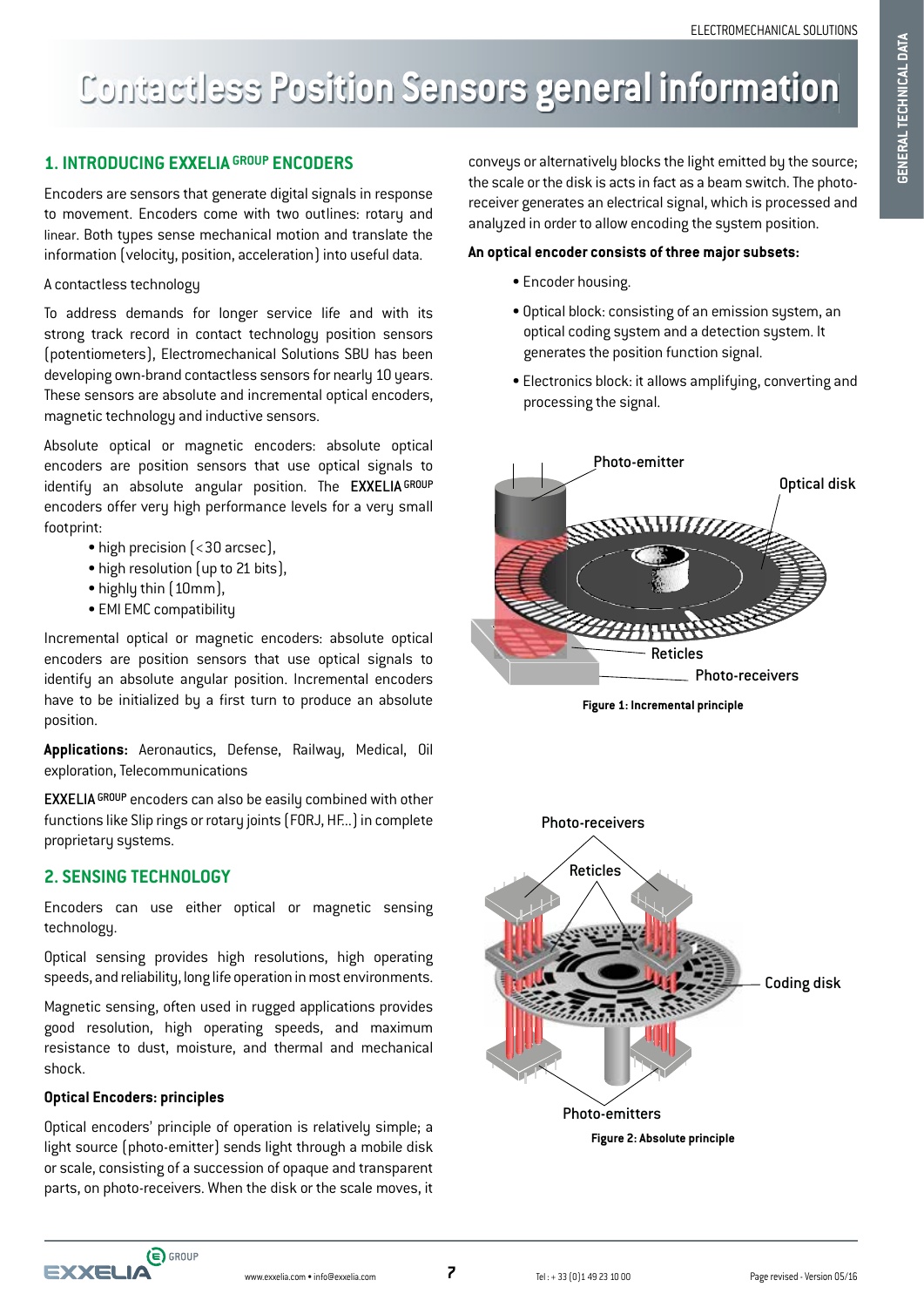# **Contactless Position Sensors general information**

Optical encoders use a glass disk with a pattern of lines deposited on it, a metal or plastic disk with slots (in a rotary encoder), or a glass or metal strip (in a linear encoder). Light from a LED shines through the disk or strip onto one or more photodetectors, which produce the encoder's output.



### **3. MAGNETIC ENCODERS: PRINCIPLES**

The position sensors which use the detection of a magnetic field generally work following the same principle:

A magnetic field is generated thanks to a permanent magnet or an electromagnet. The distribution in the space of this magnetic field is not homogeneous. Depending on the relative positions of the magnetic source, the sensors cells and a possible ferromagnetic third element, the magnitude of the field will be different. The measured value is then analysed as a function of the specific geometry in order to recover the information of position.

Among magnetic encoders we can distinguish several technologies which are using this principle to convert magnetic field into a physical quantity useful in electronic devices (typically current or tension). The most common are inductive encoder, magneto-resistive encoder and Hall effect encoder.

Magnetic encoders are typically robust and non-sensitive to environmental stress like shocks, vibrations, and chemical substances. In order to protect the measurement against a variation of the external magnetic field (especially next to motors), it is possible to add a magnetic shielding with specific materials and to carry out differential measurements.

Magnetic encoders constitute miniature long-life cost-effective sensors. Magnetic sensing technology is very resistant to dust, grease, moisture, and other contaminants common in industrial environments, as well to shock and vibrations.



## **b) odd axis technology with a multipolar ring**

### **4. ABSOLUTE OR INCREMENTAL CODING?**

### **INCREMENTAL CODING**

Incremental encoders provide a specific number of equally spaced pulses per revolution (PPR) or per inch or millimeter of linear motion.



**Figure 5: A and B quadrature signals**

For applications that do not require detection sensing, a single channel output is used. But in most cases, two channels A and B, 90 electrical degrees out of phase are used. Those two channels allow a detection of the direction of motion (See Figure 6). This is useful for processes that can reverse, or must maintain steady position when standing still or mechanically oscillating.



The quantity of positions that can be detected depends on electronic processing from channels A and B (see Figure 7). In the case the disk has N periods or "bars":

If processing system only detects leading (or trailing) edges of channel A (or B), then the resolution is equal to the number N.